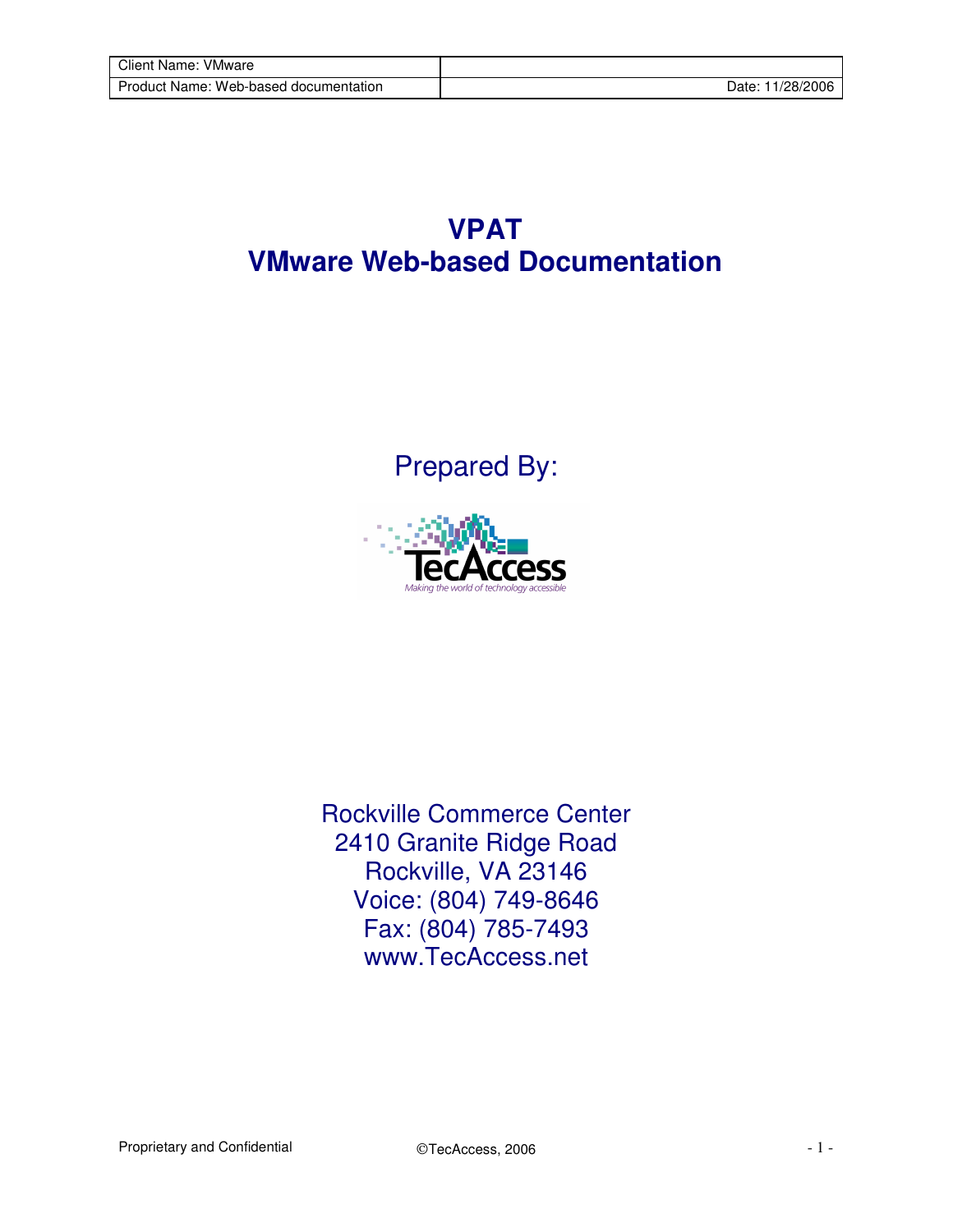## **VPAT**

**Product: VMware** Web-based documentation **Components covered**: Documentation at http://pubs.VMware.com/vi3/wwhelp/wwhimpl/js/html/wwhelp.htm **Contact for more information:** http://www.VMware.com **Date:** November, 2006

| <b>Summary of Voluntary Product Accessibility Template</b>                      |                            |                                                                                                                                                             |  |
|---------------------------------------------------------------------------------|----------------------------|-------------------------------------------------------------------------------------------------------------------------------------------------------------|--|
| <b>Criteria</b>                                                                 | <b>Supporting Features</b> | <b>Remarks and</b><br><b>Explanations</b>                                                                                                                   |  |
| Section 1194.21 Software<br><b>Applications and Operating</b><br><b>Systems</b> | Not Applicable             |                                                                                                                                                             |  |
| Section 1194.22 Web-<br>based Internet Information<br>and Applications          | Supports with Exceptions   | Please reference the<br>included 1194.22 VPAT.                                                                                                              |  |
| Section 1194.23<br>Telecommunications<br>Products                               | Not Applicable             |                                                                                                                                                             |  |
| Section 1194.24 Video and<br><b>Multimedia Products</b>                         | Not Applicable             |                                                                                                                                                             |  |
| Section 1194.25 Self-<br>contained, Closed Products                             | Not Applicable             |                                                                                                                                                             |  |
| Section 1194.26 Desktop<br>and Portable Computers                               | Not Applicable             |                                                                                                                                                             |  |
| Section 1194.31 Functional<br>Performance Criteria                              | Supports with Exceptions   | Please reference the<br>1194.31 VPATs for the<br><b>Virtual Infrastructure Client</b><br>2.0 and the Virtual<br><b>Infrastructure Web Access</b><br>client. |  |
| Section 1194.41<br>Information,<br>Documentation and<br>Support                 | Supports with Exceptions   | Please reference the<br>included 1194.41 section.                                                                                                           |  |

| Supporting Features (second column on VPAT) |                                                                                                        |
|---------------------------------------------|--------------------------------------------------------------------------------------------------------|
| ∣Supports                                   | Use this language when you determine the product<br>fully meets the letter and intent of the Criteria. |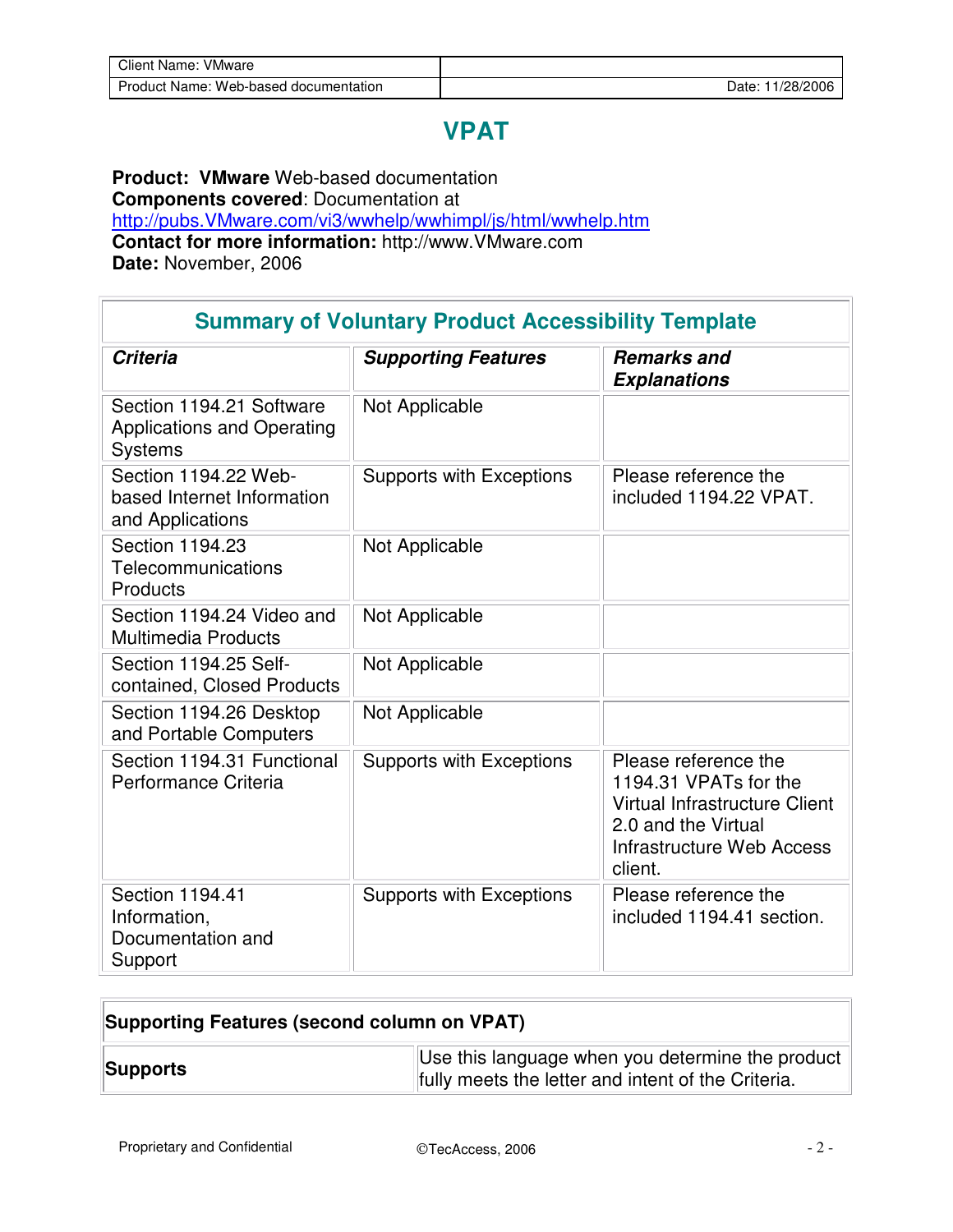| Client Name:<br><b>VMware</b>         |                     |
|---------------------------------------|---------------------|
| Product Name: Web-based documentation | 11/28/2006<br>Date: |

| <b>Supports with Exceptions</b>                                            | Use this language when you determine the product<br>does not fully meet the letter and intent of the<br>Criteria, but provides some level of access relative<br>to the Criteria.                                                                                                                                                             |
|----------------------------------------------------------------------------|----------------------------------------------------------------------------------------------------------------------------------------------------------------------------------------------------------------------------------------------------------------------------------------------------------------------------------------------|
| <b>Supports through Equivalent</b><br><b>Facilitation</b>                  | Use this language when you have identified an<br>alternate way to meet the intent of the Criteria or<br>when the product does not fully meet the intent of<br>the Criteria.                                                                                                                                                                  |
| <b>Supports when combined with</b><br><b>Compatible AT</b>                 | Use this language when you determine the product<br>fully meets the letter and intent of the Criteria when<br>used in combination with Compatible AT. For<br>example, many software programs can provide<br>speech output when combined with a compatible<br>screen reader (commonly used assistive<br>technology for people who are blind). |
| <b>Does not Support</b>                                                    | Use this language when you determine the product<br>does not meet the letter or intent of the Criteria.                                                                                                                                                                                                                                      |
| <b>Not Applicable</b>                                                      | Use this language when you determine that the<br>Criteria do not apply to the specific product.                                                                                                                                                                                                                                              |
| <b>Not Applicable - Fundamental</b><br><b>Alteration Exception Applies</b> | Use this language when you determine a<br>Fundamental Alteration of the product would be<br>required to meet the Criteria (see the access board<br>standards for the definition of "fundamental<br>alteration").                                                                                                                             |

## **1194.22 Web-based Internet information and applications**

| <b>Criteria</b>                                                                                                                                           | <b>Supporting</b><br><b>Features</b>         | <b>Remarks and explanations</b>                                                                                           |
|-----------------------------------------------------------------------------------------------------------------------------------------------------------|----------------------------------------------|---------------------------------------------------------------------------------------------------------------------------|
| $(a)$ A text equivalent for every non-<br>text element shall be provided (e.g.,<br>via "alt", "longdesc", or in element<br>content).                      | <b>Supports</b><br>with<br><b>Exceptions</b> | Some images do not have alt<br>attributes, e.g., btn nwx.gif in the tabs<br>frame. Other images do have good alt<br>text. |
| $(6)$ Equivalent alternatives for any<br>multimedia presentation shall be<br>synchronized with the presentation.                                          | <b>Not</b><br>Applicable                     | No Multimedia is present.                                                                                                 |
| (c) Web pages shall be designed so<br>that all information conveyed with<br>color is also available without color,<br>for example from context or markup. | <b>Supports</b><br>with<br>Exceptions        | The selected tab in the tabs frame is<br>color coded without a text equivalent.                                           |
| $ d\rangle$ Documents shall be organized so<br>they are readable without requiring                                                                        | Supports<br>with                             | Some structural markup is missing,<br>$e.g.,$ heading tags are not present for                                            |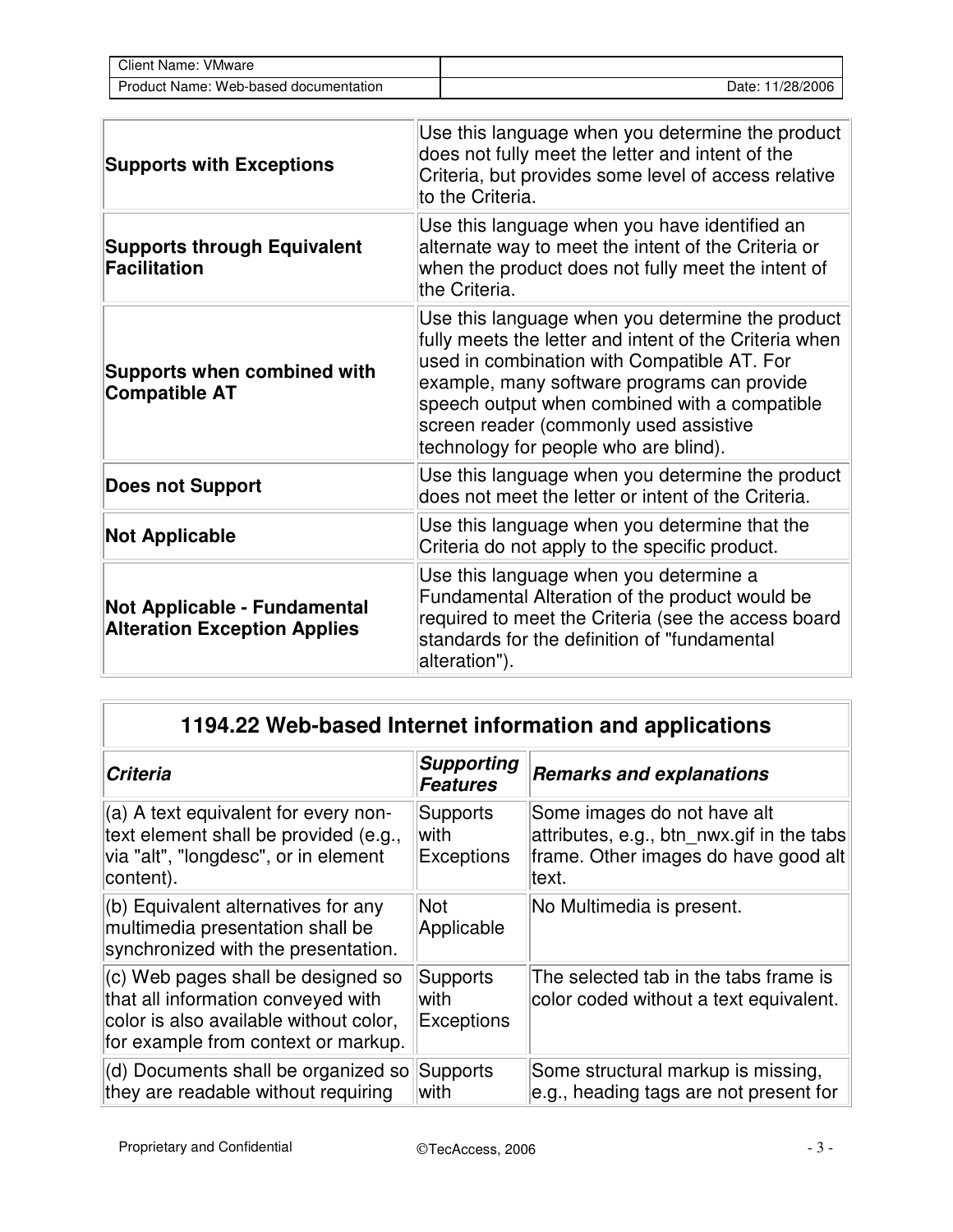| Client Name:<br>VMware                |                     |
|---------------------------------------|---------------------|
| Product Name: Web-based documentation | 11/28/2006<br>Date: |

| an associated style sheet.                                                                                                                                                                                                                                                                                               | <b>Exceptions</b>        | headings in the topic "Welcome."                                                   |
|--------------------------------------------------------------------------------------------------------------------------------------------------------------------------------------------------------------------------------------------------------------------------------------------------------------------------|--------------------------|------------------------------------------------------------------------------------|
| (e) Redundant text links shall be<br>provided for each active region of a<br>server-side image map.                                                                                                                                                                                                                      | Not<br>Applicable        |                                                                                    |
| (f) Client-side image maps shall be<br>provided instead of server-side<br>image maps except where the<br>regions cannot be defined with an<br>available geometric shape.                                                                                                                                                 | Not<br>Applicable        |                                                                                    |
| (g) Row and column headers shall<br>be identified for data tables.                                                                                                                                                                                                                                                       | Does not<br>Support      | Data tables such as the one in the<br>topic "Welcome" lack TH tags for<br>headers. |
| (h) Markup shall be used to<br>associate data cells and header cells<br>for data tables that have two or more<br>logical levels of row or column<br>headers.                                                                                                                                                             | Not<br>Applicable        | Data tables with two or more logical<br>levels are not present.                    |
| (i) Frames shall be titled with text<br>that facilitates frame identification<br>and navigation                                                                                                                                                                                                                          | Does not<br>Support      | The navigation and title frames lack<br>Title attributes.                          |
| (j) Pages shall be designed to avoid<br>causing the screen to flicker with a<br>frequency greater than 2 Hz and<br>lower than 55 Hz.                                                                                                                                                                                     | Supports                 |                                                                                    |
| (k) A text-only page, with equivalent<br>information or functionality, shall be<br>provided to make a web site comply<br>with the provisions of this part, when<br>compliance cannot be accomplished<br>in any other way. The content of the<br>text-only page shall be updated<br>whenever the primary page<br>changes. | Not<br>Applicable        |                                                                                    |
| (I) When pages utilize scripting<br>languages to display content, or to<br>create interface elements, the<br>information provided by the script<br>shall be identified with functional text<br>that can be read by Assistive<br>Technology.                                                                              | <b>Not</b><br>Applicable | Client-side scripting is not used.                                                 |
| (m) When a web page requires that<br>an applet, plug-in or other<br>application be present on the client                                                                                                                                                                                                                 | Not<br>Applicable        |                                                                                    |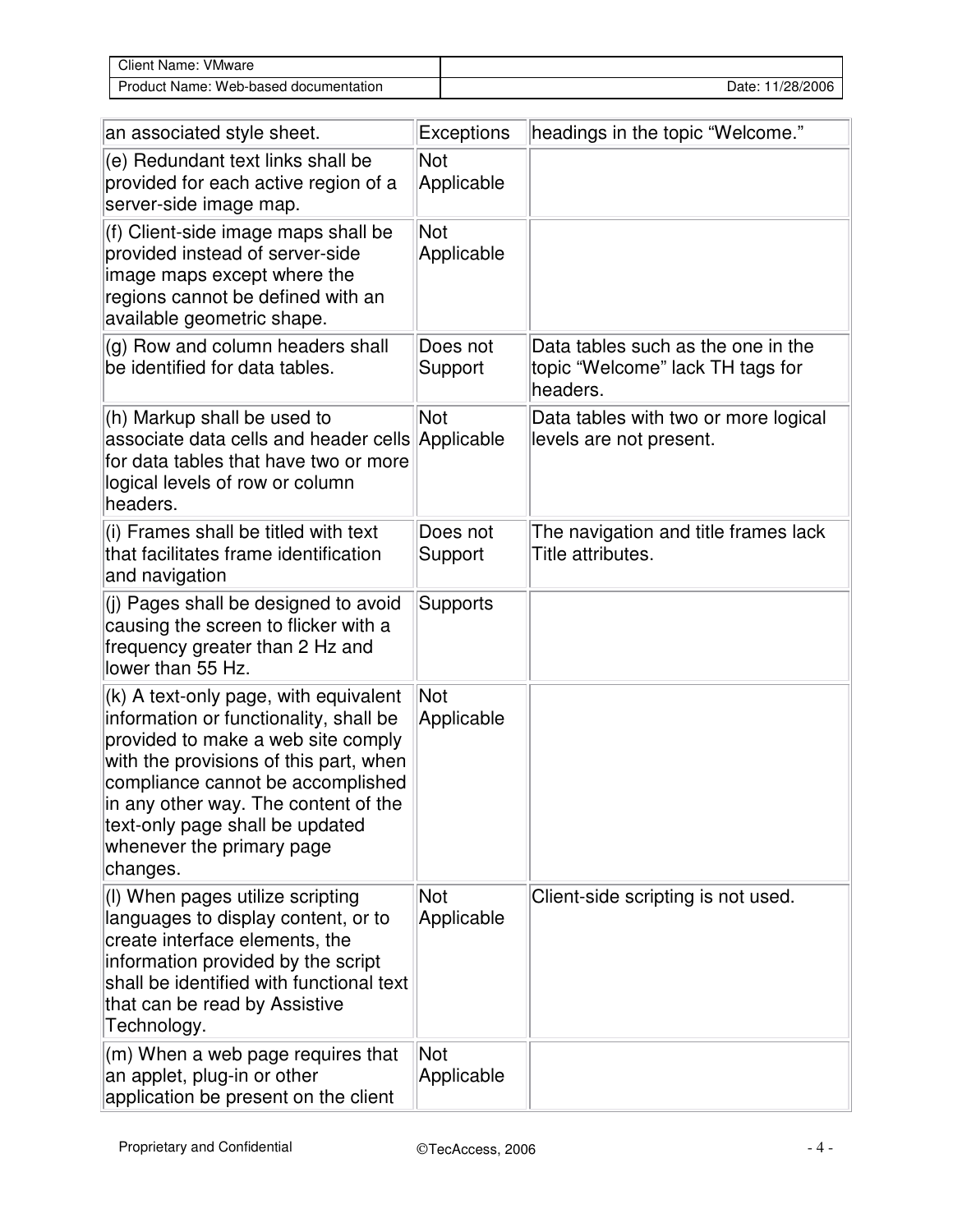| Client Name:<br><b>VMware</b>         |                     |
|---------------------------------------|---------------------|
| Product Name: Web-based documentation | 11/28/2006<br>Date: |

| system to interpret page content, the<br>page must provide a link to a plug-in<br>or applet that complies with<br>$§1194.21(a)$ through (I).                                                                                                                                                    |                     |                                                                                         |
|-------------------------------------------------------------------------------------------------------------------------------------------------------------------------------------------------------------------------------------------------------------------------------------------------|---------------------|-----------------------------------------------------------------------------------------|
| (n) When electronic forms are<br>designed to be completed on-line,<br>the form shall allow people using<br>Assistive Technology to access the<br>information, field elements, and<br>functionality required for completion<br>and submission of the form,<br>including all directions and cues. | Does not<br>Support | The edit and combo boxes lack<br>explicit labeling on the Search page.                  |
| (o) A method shall be provided that<br>permits users to skip repetitive<br>navigation links.                                                                                                                                                                                                    | Supports            | Frames allow for link skipping by<br>using frame navigation features of the<br>browser. |
| $(p)$ When a timed response is<br>required, the user shall be alerted<br>and given sufficient time to indicate<br>more time is required.                                                                                                                                                        | Not<br>Applicable   |                                                                                         |

| 1194.31 Functional performance criteria                                                                                                                                                                                                                                                                                             |                                              |                                                                                                                                                    |
|-------------------------------------------------------------------------------------------------------------------------------------------------------------------------------------------------------------------------------------------------------------------------------------------------------------------------------------|----------------------------------------------|----------------------------------------------------------------------------------------------------------------------------------------------------|
| <b>Criteria</b>                                                                                                                                                                                                                                                                                                                     | <b>Supporting</b><br><b>Features</b>         | <b>Remarks and explanations</b>                                                                                                                    |
| (a) At least one mode of operation<br>and information retrieval that does<br>not require user vision shall be<br>provided, or support for assistive<br>technology used by people who are<br>blind or visually impaired shall be<br>provided.                                                                                        | <b>Supports</b><br>with<br><b>Exceptions</b> | Some exceptions exist that impair<br>screen reader access to the web-<br>based documentation. Please<br>reference the 1194.22 VPAT for<br>details. |
| (b) At least one mode of operation<br>and information retrieval that does<br>not require visual acuity greater than<br>20/70 shall be provided in audio and<br>enlarged print output working<br>together or independently, or<br>support for assistive technology<br>used by people who are visually<br>impaired shall be provided. | <b>Supports</b>                              |                                                                                                                                                    |
| (c) At least one mode of operation<br>and information retrieval that does<br>not require user hearing shall be                                                                                                                                                                                                                      | <b>Supports</b>                              |                                                                                                                                                    |

 $\overline{a}$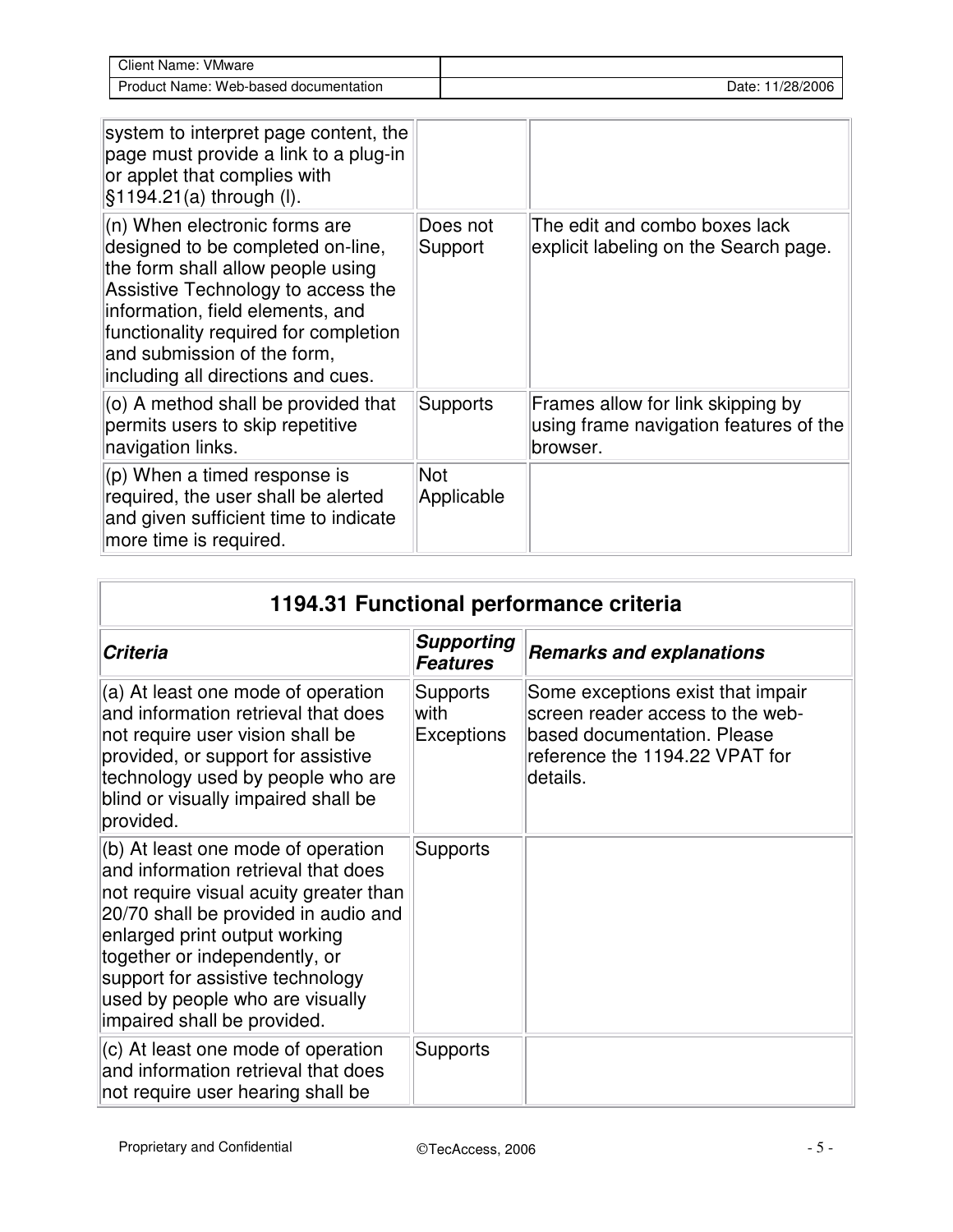| Client Name:<br>VMware    |           |
|---------------------------|-----------|
| : Web-based documentation | 1/28/2006 |
| Product Name:             | Date:     |

| provided, or support for assistive<br>technology used by people who are<br>deaf or hard of hearing shall be<br>provided.                                                                                                                                                |                 |                              |
|-------------------------------------------------------------------------------------------------------------------------------------------------------------------------------------------------------------------------------------------------------------------------|-----------------|------------------------------|
| (d) Where audio information is<br>important for the use of a product, at Applicable<br>least one mode of operation and<br>information retrieval shall be<br>provided in an enhanced auditory<br>fashion, or support for assistive<br>hearing devices shall be provided. | Not             |                              |
| (e) At least one mode of operation<br>and information retrieval that does<br>not require user speech shall be<br>provided, or support for assistive<br>technology used by people with<br>disabilities shall be provided.                                                | <b>Supports</b> | User speech is not required. |
| (f) At least one mode of operation<br>and information retrieval that does<br>not require fine motor control or<br>simultaneous actions and that is<br>operable with limited reach and<br>strength shall be provided.                                                    | <b>Supports</b> |                              |

## **1194.41 Information, Documentation and Support -Detail**

| <b>Criteria</b>                                                                                                                                                                                                 | <b>Supporting</b><br><b>Features</b>         | <b>Remarks and explanations</b>                                                                                                                |
|-----------------------------------------------------------------------------------------------------------------------------------------------------------------------------------------------------------------|----------------------------------------------|------------------------------------------------------------------------------------------------------------------------------------------------|
| (a) Product support<br>documentation provided to<br>end-users shall be made<br>available in alternate formats<br>upon request, at no additional<br>charge.                                                      | <b>Supports</b><br>with<br><b>Exceptions</b> | Some exceptions are present in the<br>web-based documentation that affects<br>accessibility. Please reference the<br>1194.22 VPAT for details. |
| (b) End-users shall have access<br>to a description of the<br>accessibility and compatibility<br>features of products in<br>alternate formats or alternate<br>methods upon request, at no<br>additional charge. | Supports                                     |                                                                                                                                                |
| (c) Support services for<br>products shall accommodate                                                                                                                                                          | <b>Supports</b>                              | Support is available online and via<br>telephone. Deaf or hard of hearing                                                                      |